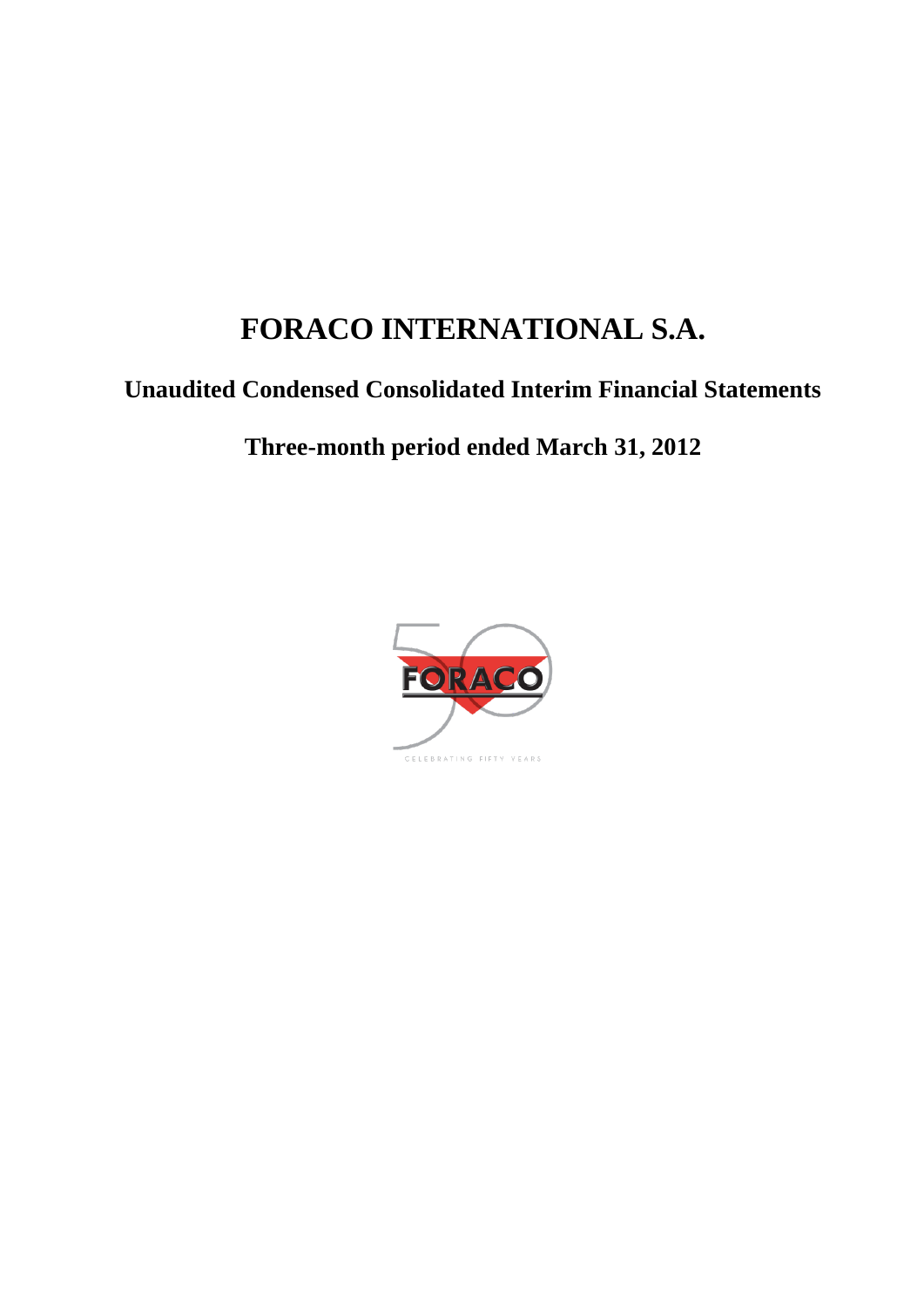## **Table of Contents**

|     | Unaudited condensed consolidated interim balance sheet - Assets                     | 3              |
|-----|-------------------------------------------------------------------------------------|----------------|
|     | Unaudited condensed consolidated interim balance sheet – Equity and Liabilities     | $\overline{4}$ |
|     | Unaudited condensed consolidated interim income statement                           | 5              |
|     | Unaudited condensed consolidated interim statement of changes in equity             | 6              |
|     | Selected notes to the unaudited condensed consolidated interim financial statements | 8              |
| 1.  | Basis of preparation                                                                | 8              |
| 2.  | Selected notes on critical accounting policies and new accounting pronouncements    | 8              |
| 3.  | Financial risk management                                                           | 9              |
| 4.  | Segment information                                                                 | 10             |
| 5.  | Property, plant and equipment                                                       | 11             |
| 6.  | Goodwill                                                                            | 12             |
| 7.  | Inventories                                                                         | 12             |
| 8.  | <b>Borrowings</b>                                                                   | 12             |
| 9.  | Derivative financial instruments                                                    | 13             |
| 10. | Provisions                                                                          | 13             |
| 11. | Share capital                                                                       | 14             |
| 12. | Expenses by nature                                                                  | 14             |
| 13. | Commitments and contingencies                                                       | 15             |
| 14. | Related-party transactions                                                          | 15             |
| 15. | Earnings per share calculation                                                      | 15             |
| 16. | Post balance sheet events                                                           | 16             |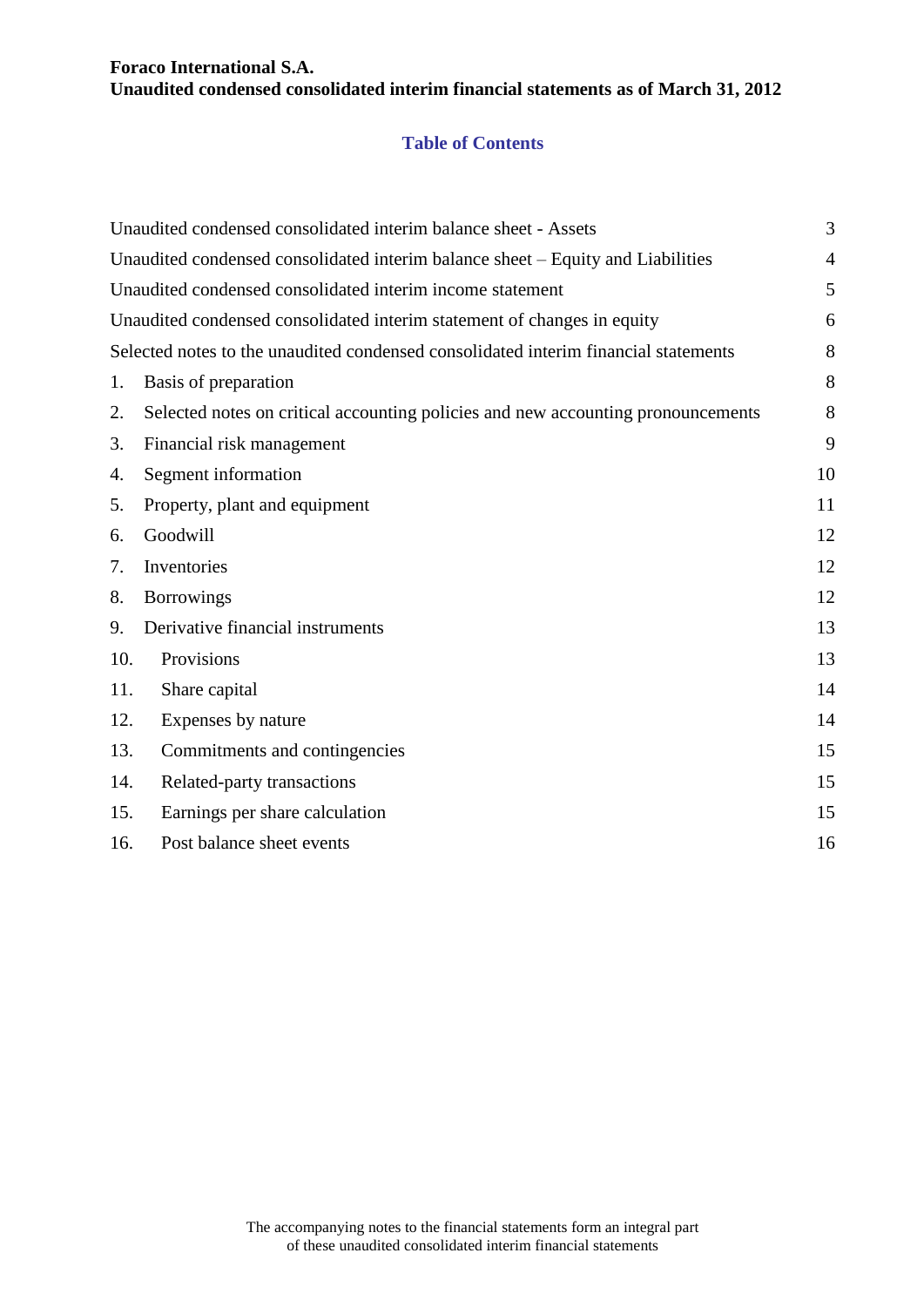## <span id="page-2-0"></span>**Unaudited condensed consolidated interim balance sheet - Assets**

| in thousands of US\$          | <b>Note</b> | March 31,<br>2012 | December 31,<br>2011 |
|-------------------------------|-------------|-------------------|----------------------|
| <b>ASSETS</b>                 |             |                   |                      |
| <b>Non-current assets</b>     |             |                   |                      |
| Property, plant and equipment | (5)         | 97,434            | 92,500               |
| Goodwill                      | (6)         | 51,035            | 50,629               |
| Deferred income tax assets    |             | 6,981             | 7,984                |
| Other non-current assets      |             | 1,133             | 1,006                |
|                               |             | 156,583           | 152,119              |
| <b>Current assets</b>         |             |                   |                      |
| Inventories, net              | (7)         | 45,720            | 40,754               |
| Trade receivables, net        |             | 72,076            | 45,490               |
| Other current assets          |             | 16,154            | 12,464               |
| Cash and cash equivalents     |             | 20,818            | 24,313               |
|                               |             | 154,768           | 123,021              |
| <b>Total assets</b>           |             | 311,351           | 275,140              |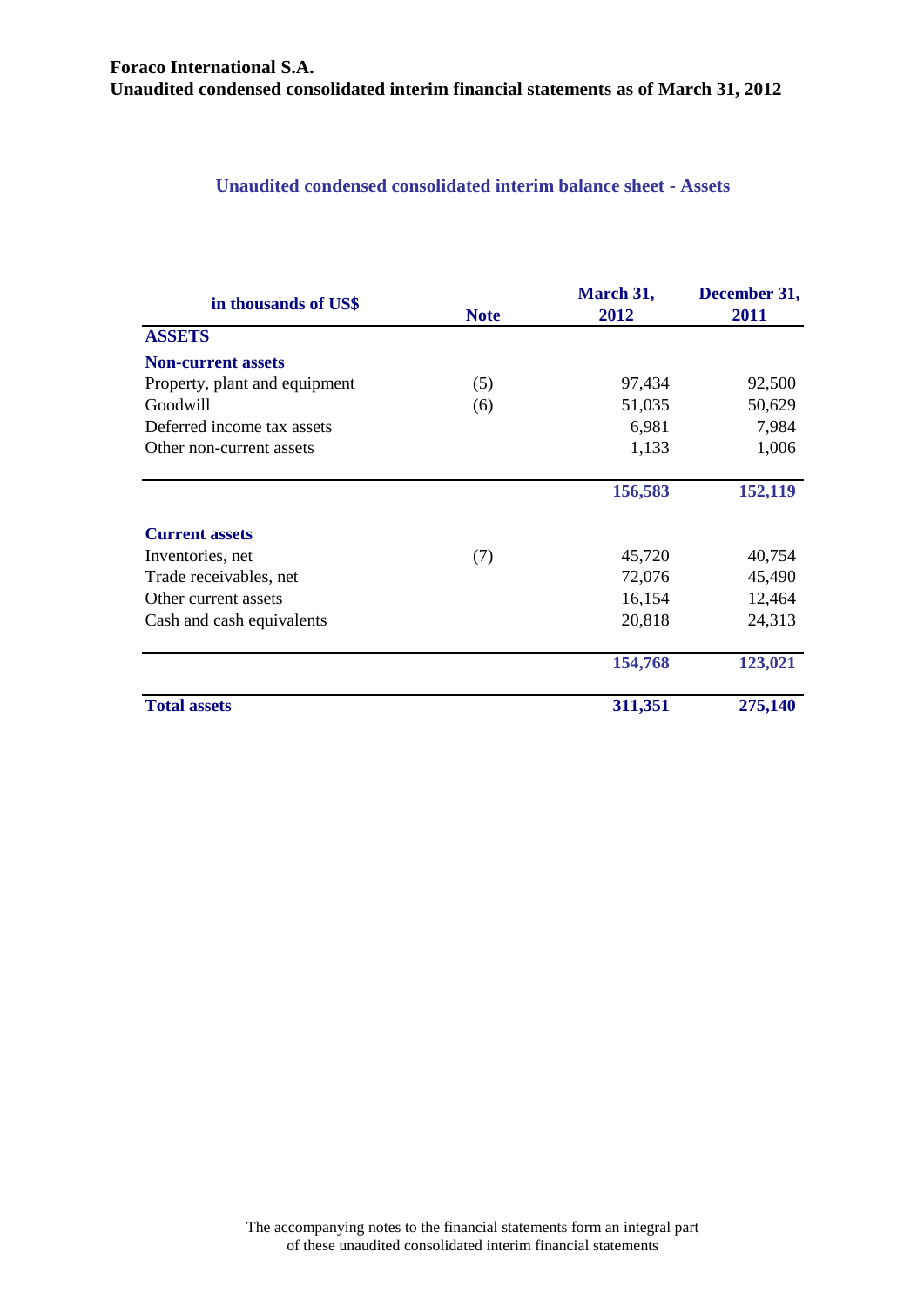## <span id="page-3-0"></span>**Unaudited condensed consolidated interim balance sheet – Equity and Liabilities**

| in thousands of US\$                                              | <b>Note</b> | March 31,<br>2012 | December 31,<br>2011 |
|-------------------------------------------------------------------|-------------|-------------------|----------------------|
| <b>EQUITY</b>                                                     |             |                   |                      |
| Capital and reserves attributable to the Company's equity holders |             |                   |                      |
| Share capital                                                     |             | 1,468             | 1,468                |
| Share premium and retained earnings                               |             | 166,839           | 159,434              |
| Other reserves                                                    |             | (242)             | (3,393)              |
|                                                                   |             | 168,065           | 157,510              |
| Non-controlling interests                                         |             | 4,380             | 5,033                |
| <b>Total equity</b>                                               |             | 172,445           | 162,542              |
| <b>LIABILITIES</b>                                                |             |                   |                      |
| <b>Non-current liabilities</b>                                    |             |                   |                      |
| <b>Borrowings</b>                                                 | (8)         | 16,152            | 17,292               |
| Deferred income tax liabilities                                   |             | 5,691             | 3,976                |
| Provisions for other liabilities and charges                      | (10)        | 697               | 677                  |
| <b>Current liabilities</b>                                        |             |                   |                      |
| Trade and other payables                                          |             | 62,292            | 51,535               |
| Current income tax liabilities                                    |             | 5,599             | 5,840                |
| <b>Borrowings</b>                                                 | (8)         | 46,115            | 31,912               |
| Derivative financial instruments                                  | (9)         | 967               |                      |
| Consideration payable related to acquisitions                     | (6)         | 470               | 470                  |
| Provisions for other liabilities and charges                      | (10)        | 923               | 896                  |
| <b>Total liabilities</b>                                          |             | 138,906           | 112,598              |
| <b>Total equity and liabilities</b>                               |             | 311,351           | 275,140              |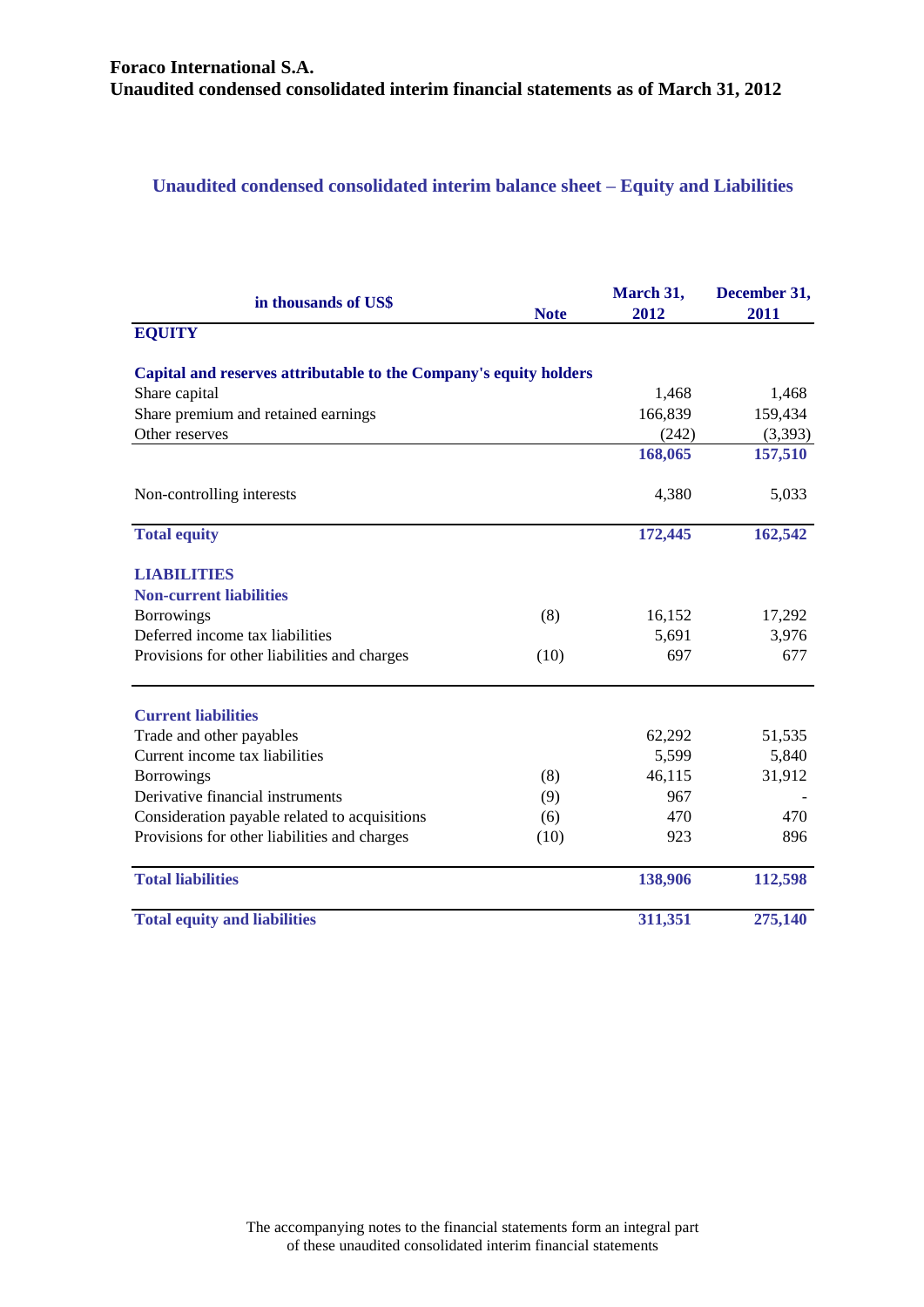## **Unaudited condensed consolidated interim income statement**

<span id="page-4-0"></span>

| In thousands of US\$                          |             |                       | Three-month period ended |  |  |
|-----------------------------------------------|-------------|-----------------------|--------------------------|--|--|
|                                               | <b>Note</b> | <b>March 31, 2012</b> | <b>March 31, 2011</b>    |  |  |
| Revenue                                       | (4)         | 88,163                | 65,333                   |  |  |
| Cost of sales                                 | (12)        | (67,780)              | (50, 812)                |  |  |
| <b>Gross profit</b>                           |             | 20,383                | 14,521                   |  |  |
| Selling, general and administratives expenses | (12)        | (7, 541)              | (5,916)                  |  |  |
| Other operating income / (expense), net       | (12)        |                       |                          |  |  |
| <b>Operating profit</b>                       |             | 12,842                | 8,605                    |  |  |
| Finance costs                                 |             | (565)                 | (644)                    |  |  |
| <b>Profit before income tax</b>               |             | 12,277                | 7,961                    |  |  |
| Income tax expense                            |             | (3,175)               | (2,017)                  |  |  |
| Profit for the period                         |             | 9,102                 | 5,944                    |  |  |
| Attributable to:                              |             |                       |                          |  |  |
| Equity holders of the Company                 |             | 9,322                 | 6,089                    |  |  |
| Non-controlling interests                     |             | (220)                 | (145)                    |  |  |

Earnings per share for profit attributable to the equity holders of the Company during the period (expressed in US cents per share):

<span id="page-4-1"></span>

| - basic   | (15) | 11.97 | 7.75 |
|-----------|------|-------|------|
| - diluted | (15) | 11.83 | 7.65 |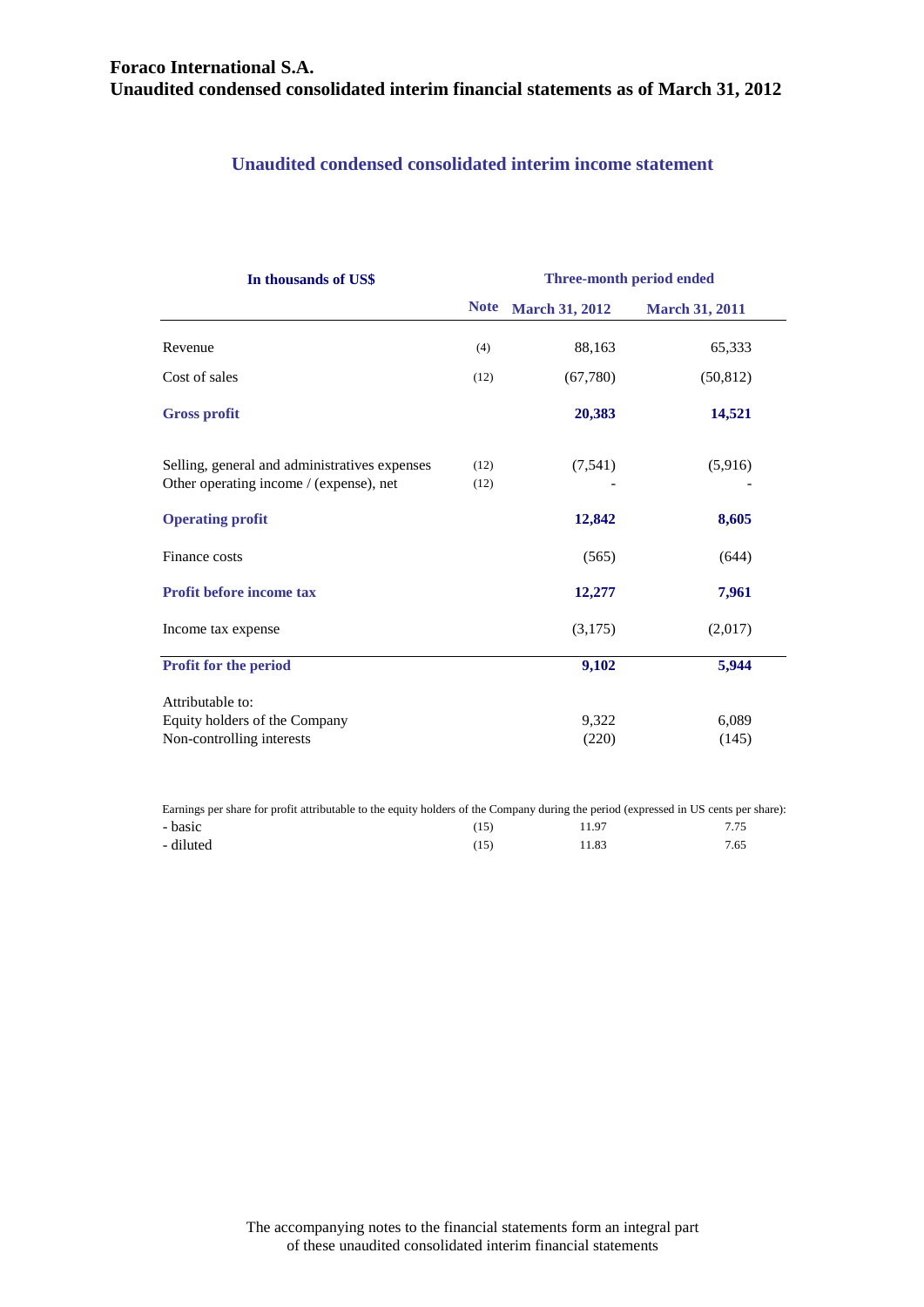|                                         | <b>Attributable to equity holders of the Company</b> |                                                                          |                                 |              | Non-                            | <b>Total</b>  |  |
|-----------------------------------------|------------------------------------------------------|--------------------------------------------------------------------------|---------------------------------|--------------|---------------------------------|---------------|--|
| in thousands of US\$                    | <b>Share</b><br>Capital                              | <b>Share</b><br><b>Premium and</b><br><b>Retained</b><br><b>Earnings</b> | <b>Other</b><br><b>Reserves</b> | <b>Total</b> | controlling<br><i>interests</i> | <b>Equity</b> |  |
| <b>Balance at January 1, 2011</b>       | 1,468                                                | 137,342                                                                  | 4,131                           | 142,941      | 3,811                           | 146,751       |  |
| Profit for the period                   |                                                      | 6,089                                                                    |                                 | 6,089        | (145)                           | 5,944         |  |
| Currency translation differences        |                                                      |                                                                          | 2,915                           | 2,915        | 243                             | 3,158         |  |
| Employee share-based compensation       |                                                      |                                                                          | 245                             | 245          |                                 | 245           |  |
| Treasury shares purchased (see Note 11) |                                                      | (484)                                                                    |                                 | (484)        |                                 | (484)         |  |
| <b>Balance at March 31, 2011</b>        | 1,468                                                | 142,947                                                                  | 7,291                           | 151,706      | 3,909                           | 155,614       |  |
| <b>Balance at January 1, 2012</b>       | 1,468                                                | 159,434                                                                  | (3,393)                         | 157,510      | 5,033                           | 162,542       |  |
| Profit for the period                   |                                                      | 9,322                                                                    |                                 | 9,322        | (220)                           | 9,102         |  |
| Currency translation differences        |                                                      |                                                                          | 3,735                           | 3.735        | (433)                           | 3,302         |  |
| Employee share-based compensation       |                                                      |                                                                          | 383                             | 383          |                                 | 383           |  |
| Derivative financial instrument         |                                                      |                                                                          | (967)                           | (967)        |                                 | (967)         |  |
| Treasury shares purchased (see Note 11) |                                                      | (1, 917)                                                                 |                                 | (1,917)      |                                 | (1,917)       |  |
| <b>Balance at March 31, 2012</b>        | 1,468                                                | 166,839                                                                  | (242)                           | 168,065      | 4.380                           | 172,445       |  |

## **Unaudited condensed consolidated interim statement of changes in equity**

#### **Unaudited statement of comprehensive income**

|                                           | Three month period ended |           |  |  |
|-------------------------------------------|--------------------------|-----------|--|--|
| in thousands of US\$                      | March 31,                | March 31, |  |  |
|                                           | 2012                     | 2011      |  |  |
| Net profit for the period                 | 9,101                    | 5,944     |  |  |
| Derivative financial intrument            | (967)                    |           |  |  |
| Currency translation differences          | 3,302                    | 3,158     |  |  |
| Total comprehensive income for the period | 11,436                   | 9,102     |  |  |
| Attributable to:                          |                          |           |  |  |
| Equity holders of the Company             | 12.089                   | 9,004     |  |  |
| Non-controlling interests                 | (653)                    | 98        |  |  |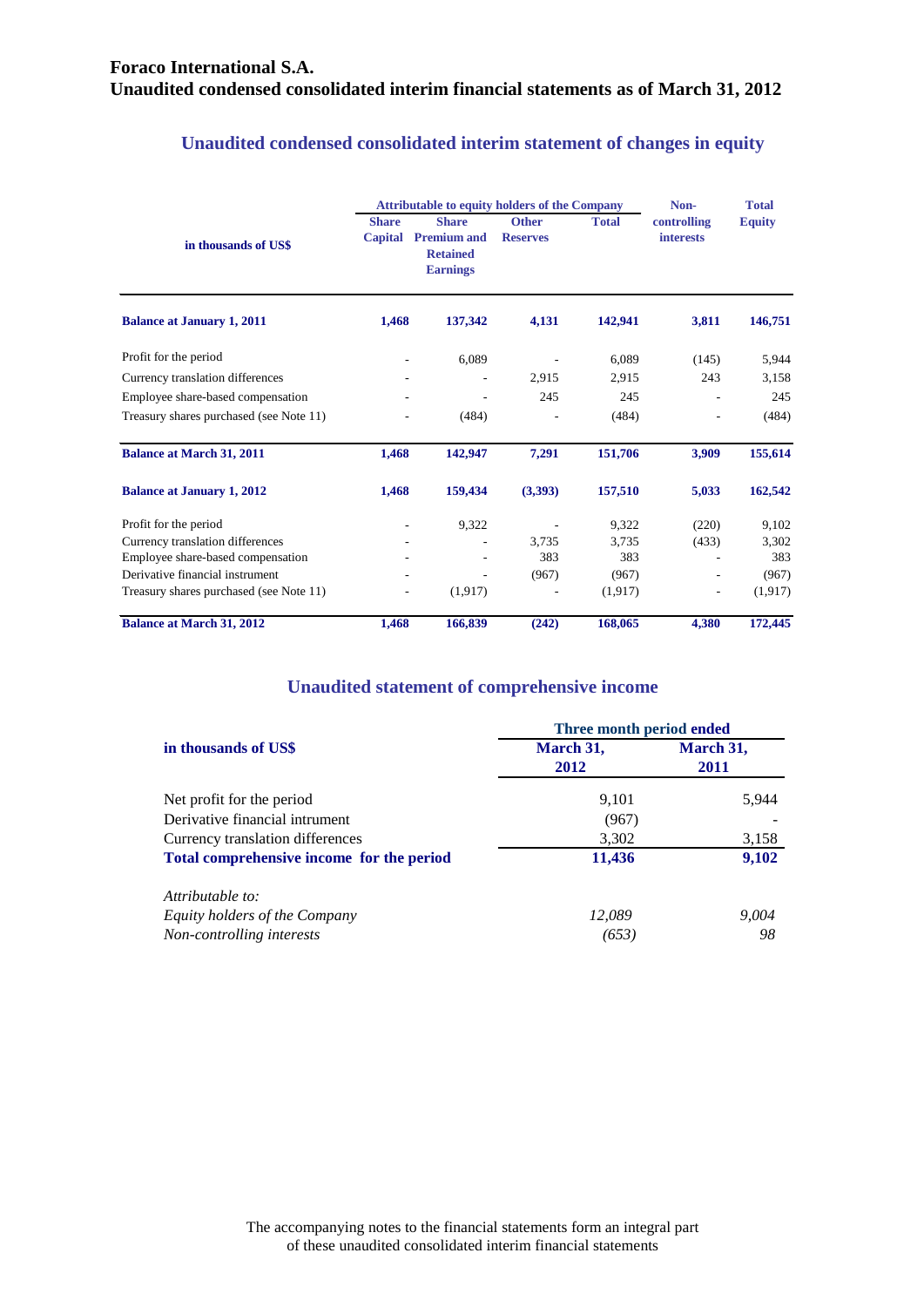#### **Unaudited condensed consolidated interim cash flow statement**

| in thousands of US\$                                              | <b>Three Month period ended</b><br>March 31, |          |  |
|-------------------------------------------------------------------|----------------------------------------------|----------|--|
|                                                                   | 2012                                         | 2011     |  |
| Profit for the period                                             | 9,102                                        | 5,944    |  |
| Adjustments for:                                                  |                                              |          |  |
| - Depreciation, amortization and impairment                       | 8,112                                        | 6,606    |  |
| - Non-cash changes in provisions and consideration payables       |                                              | 7        |  |
| - (Gain) / loss on sale and disposal of assets                    | (21)                                         | 188      |  |
| - Share-based compensation expenses                               | 383                                          | 245      |  |
| - Income tax expenses                                             | 3,175                                        | 2,017    |  |
| - Finance costs, net                                              | 565                                          | 644      |  |
| Cash generated from operations before changes in operating assets |                                              |          |  |
| and liabilities                                                   | 21,315                                       | 15,651   |  |
| Changes in operating assets and liabilities:                      |                                              |          |  |
| - Inventories                                                     | (3,742)                                      | (4,989)  |  |
| - Trade accounts receivable and other receivables                 | (28, 111)                                    | (16,087) |  |
| - Trade accounts payable and other payables                       | 10,645                                       | 10,027   |  |
| <b>Cash generated from operations</b>                             | 107                                          | 4,602    |  |
| - Interest paid, net                                              | (365)                                        | (644)    |  |
| - Income tax paid                                                 | (1, 861)                                     | (485)    |  |
| Net cash flow from (used in) operating activities                 | (2,118)                                      | 3,473    |  |
| Purchase of property, plant and equipment (PPE) (*)               | (8,629)                                      | (6,411)  |  |
| Acquisition of Eastern Drilling Company, net of cash acquired     |                                              | (3,800)  |  |
| Net cash used in investing activities                             | (8,629)                                      | (10,211) |  |
| Proceeds from issuance of borrowings, net of issuance costs       |                                              |          |  |
| Repayments of borrowings                                          | (4,025)                                      | (4,990)  |  |
| Proceeds from short term credit facilities                        | 14,144                                       | 10,169   |  |
| Acquisition of treasury shares (see Note 11)                      | (1,917)                                      | (484)    |  |
| Dividends paid to Company's shareholders                          |                                              |          |  |
| Dividends paid to minority interests                              | (2,125)                                      |          |  |
| Net cash from financing activities                                | 6,077                                        | 4,695    |  |
| Exchange differences on cash and cash equivalents                 | 1,175                                        | 396      |  |
| Net increase/(decrease) in cash and cash equivalents              | (3,495)                                      | (1,647)  |  |
| Cash and cash equivalents at beginning of the period              | 24,313                                       | 14,920   |  |
| Cash and cash equivalents at end of the period                    | 20,818                                       | 13,273   |  |
| (*) Excluding acquisition financed through capital lease          |                                              | 4,785    |  |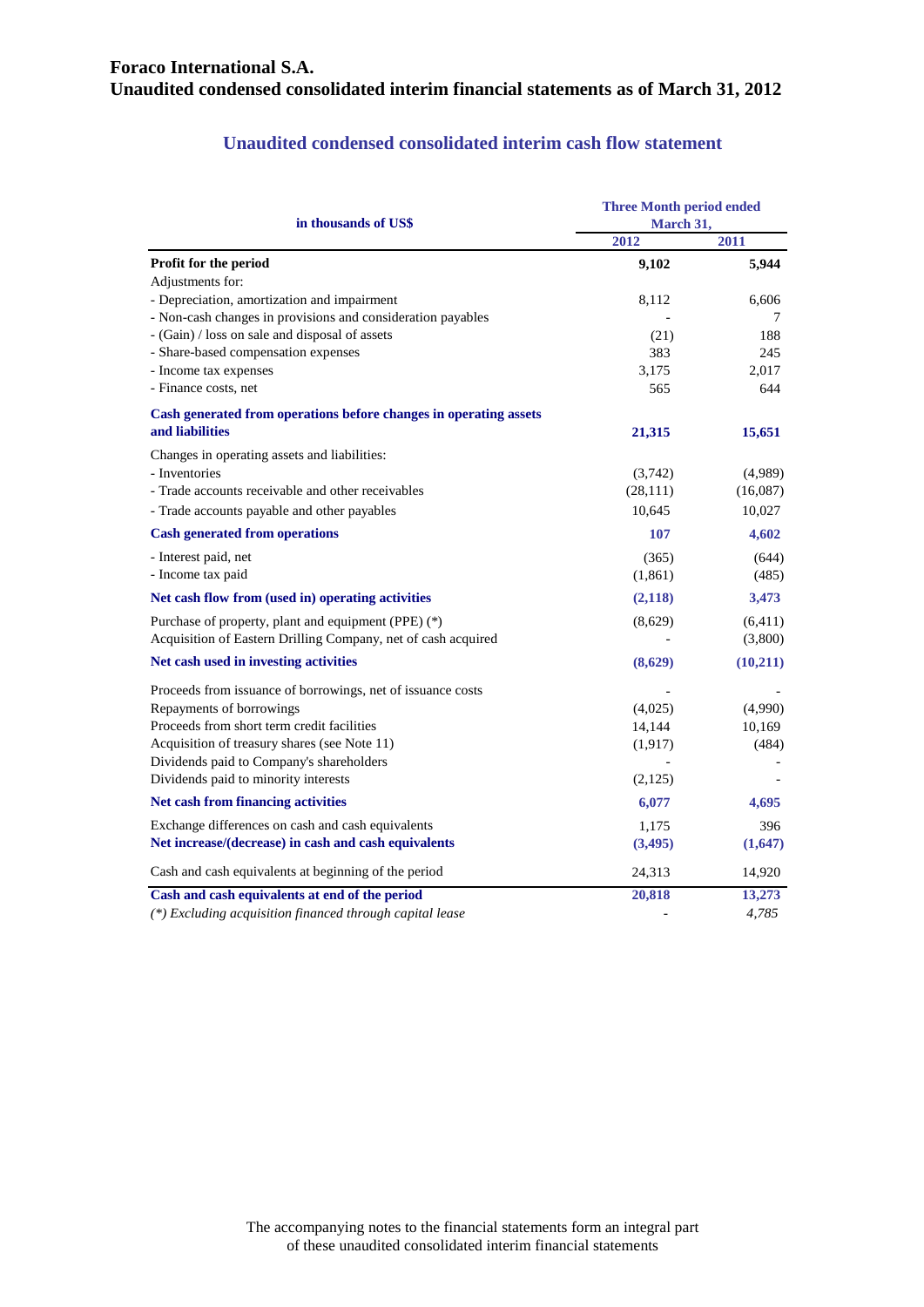## <span id="page-7-0"></span>**Selected notes to the unaudited condensed consolidated interim financial statements**

#### <span id="page-7-1"></span>**Basis of preparation**

These unaudited condensed interim financial statements have been prepared in accordance with IAS 34, Interim Financial Reporting. All material intercompany balances have been eliminated. Because all the disclosures required by IFRS are not included, these interim statements should be read in conjunction with the audited financial statements of Foraco International S.A. and its subsidiaries ("Foraco" or the "Company") for the year ended December 31, 2011. The statements of income for the periods presented are not necessarily indicative of results expected for any future period, nor for the entire year.

Except when otherwise stated, all amounts are presented in thousands of US\$, which is the presentation currency of the Company.

#### <span id="page-7-2"></span>**Selected notes on critical accounting policies and new accounting pronouncements**

The accounting policies have been consistently applied with those of the annual financial statements for the year ended December 31, 2011 except for the following policies that were modified.

#### **2.1. Income tax**

During the year, the income tax expense is recognized based on Management's best estimate of the average annual income tax rate expected for the full financial year on a tax jurisdiction by tax jurisdiction basis. In the last quarter of each fiscal year, Management determines the effective income tax rate for the full year based on the anticipated actual tax returns to be filed and the effective contribution of each tax jurisdiction to the consolidated financial statements.

#### **2.2. Seasonal fluctuations**

The continuing geographical expansion of the Company progressively reduces its overall exposure to seasonality and its influence on business activity. In West Africa, most of the Company's operations are suspended between July and October due to the rainy season. In Canada, seasonal slow periods occur during the winter freeze and spring thaw or break-up periods. Depending on the latitude, this can occur anytime from October until late December (freezing) and from mid-April through to mid-June (break-up). Operations at mine sites continue throughout the year. Russia is also affected by the winter period during which operations are suspended. In Asia Pacific and in South America, where the Company operates exclusively in the Mining segment, a seasonal slowdown in activity occurs around year-end and in August when the winter season peaks.

This seasonality may have a significant impact on working capital requirements.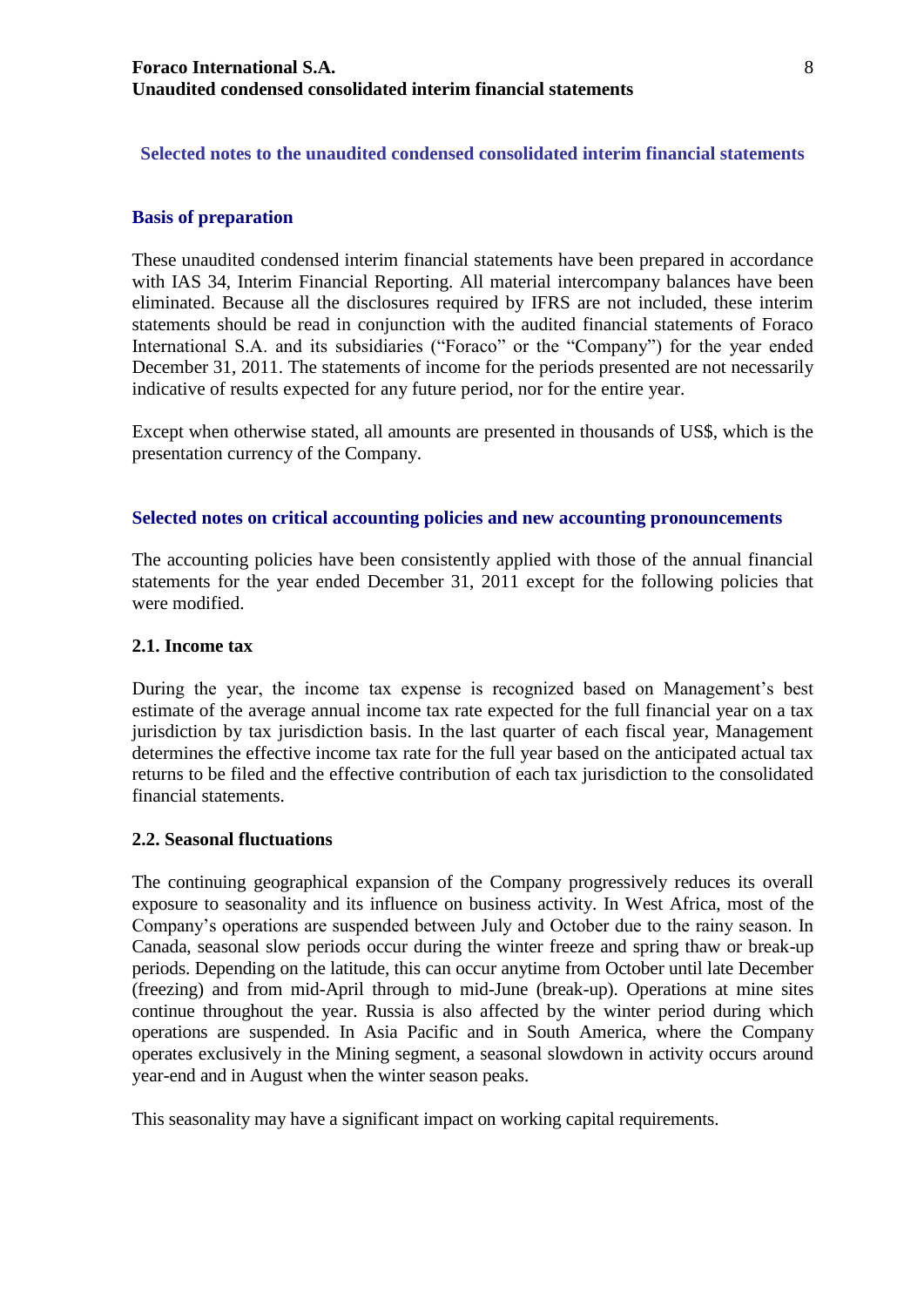#### **2.3. New accounting pronouncements**

*Standards, amendments and interpretations to existing standards that have been adopted by the Company on January 1, 2012 with no material impact on the consolidated financial statements*

- Improvements to IFRS 2011
- Amendment to IAS 12 Income taxes

## *Standards, amendments and interpretations to existing standards that are not yet effective and have not been early adopted by the Company*

The following standards and amendments to existing standards have been published and are mandatory for the Group's accounting periods beginning on or after January 1, 2013 or later periods, but the Group has not early adopted them:

- IFRS 7 Financial instruments disclosures
- IFRS 9-Financial instruments
- IFRS 10 Consolidated Financial Statements
- IFRS 11 Joint arrangements
- $\bullet$  IFRS 12 Disclosure of interests in other entities
- $\bullet$  IFRS 13 Fair value measurement
- Amendment to IAS 1 Presentation of financial statements
- Amendment to IAS 19 Employee benefits
- Amendment to IAS 27 Separate financial statements
- Amendment to IAS 28 Associates and joint ventures
- Amendment to IAS 32 Financial instruments : presentation
- IFRIC 20 Stripping costs in the production phase of a surface mine

The impact resulting from the application of these standards, amendments and interpretations is currently being assessed.

## <span id="page-8-0"></span>**Financial risk management**

The Company is exposed to a variety of financial risks through its activity, including: currency risk, cash transfer restriction, interest rate / re-investment risk, financial counterparty risk and credit risk.

A significant portion of the cash flows of the Company are denominated in Euros, Canadian Dollars, Australian Dollars, US Dollars and Chilean Pesos. The financial performance and position as reported in US\$ are dependent on the fluctuations of the US\$ against the other mentioned currencies of the Group.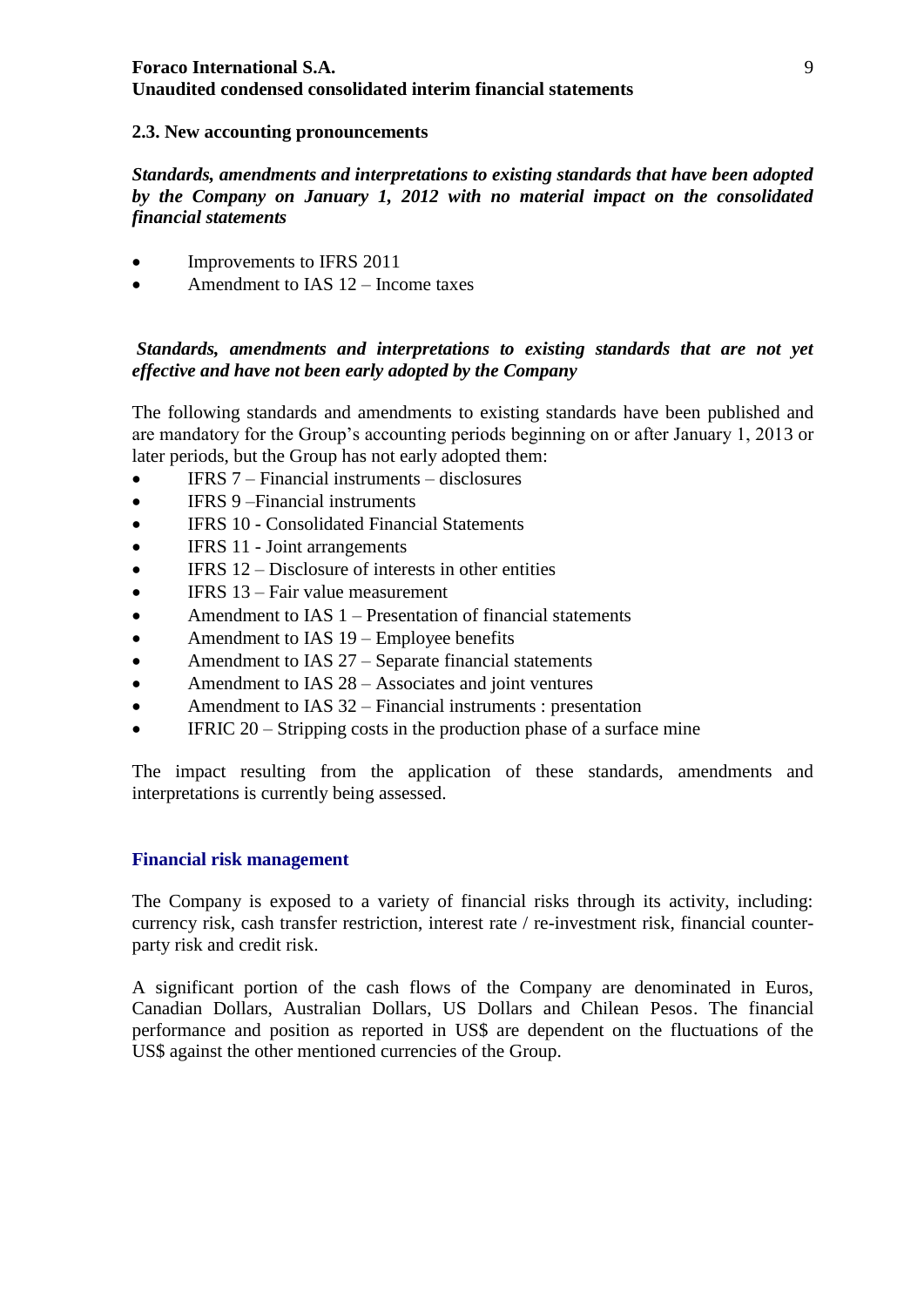#### <span id="page-9-0"></span>**Segment information**

The business segment information for the three-month periods ended March 31, 2012, and March 31, 2011, is as follows:

|                                 | <b>Mining</b>            |        | <b>Water</b>             |       | <b>Group</b> |         |
|---------------------------------|--------------------------|--------|--------------------------|-------|--------------|---------|
| Three-month period ended        | March 31,                |        | March 31,                |       | March 31,    |         |
|                                 | 2012                     | 2011   | 2012                     | 2011  | 2012         | 2011    |
| Revenue                         | 83,028                   | 59,745 | 5,135                    | 5,588 | 88,163       | 65,333  |
| Gross profit                    | 18,808                   | 13,035 | 1,575                    | 1,486 | 20,383       | 14,521  |
| Operating profit                | 11.710                   | 7,625  | 1,132                    | 980   | 12.842       | 8,605   |
| Finance costs                   | $\overline{\phantom{a}}$ |        | $\overline{\phantom{0}}$ |       | (565)        | (644)   |
| <b>Profit before income tax</b> | $\overline{\phantom{0}}$ | ÷      | $\overline{\phantom{0}}$ |       | 12,277       | 7,961   |
| Income tax expense              | $\overline{\phantom{a}}$ |        | ٠                        |       | (3,175)      | (2,017) |
| <b>Profit for the period</b>    | $\overline{\phantom{0}}$ | ۰      |                          |       | 9,102        | 5,944   |

Corporate costs and overheads are allocated to each business segment based on their relative revenues except when they relate directly to one segment.

The following is a summary of sales to external customers by geographic area for the three-month periods ended March 31, 2012 and March 31, 2011:

| Three-month period ended | <b>March 31, 2012</b> | <b>March 31, 2011</b> |
|--------------------------|-----------------------|-----------------------|
| South America            | 37,297                | 25,715                |
| Africa                   | 23,444                | 16,935                |
| North America            | 16,449                | 14,623                |
| Asia Pacific             | 9,080                 | 6,111                 |
| Europe                   | 1.891                 | 1,950                 |
| <b>Net sales</b>         | 88,163                | 65,333                |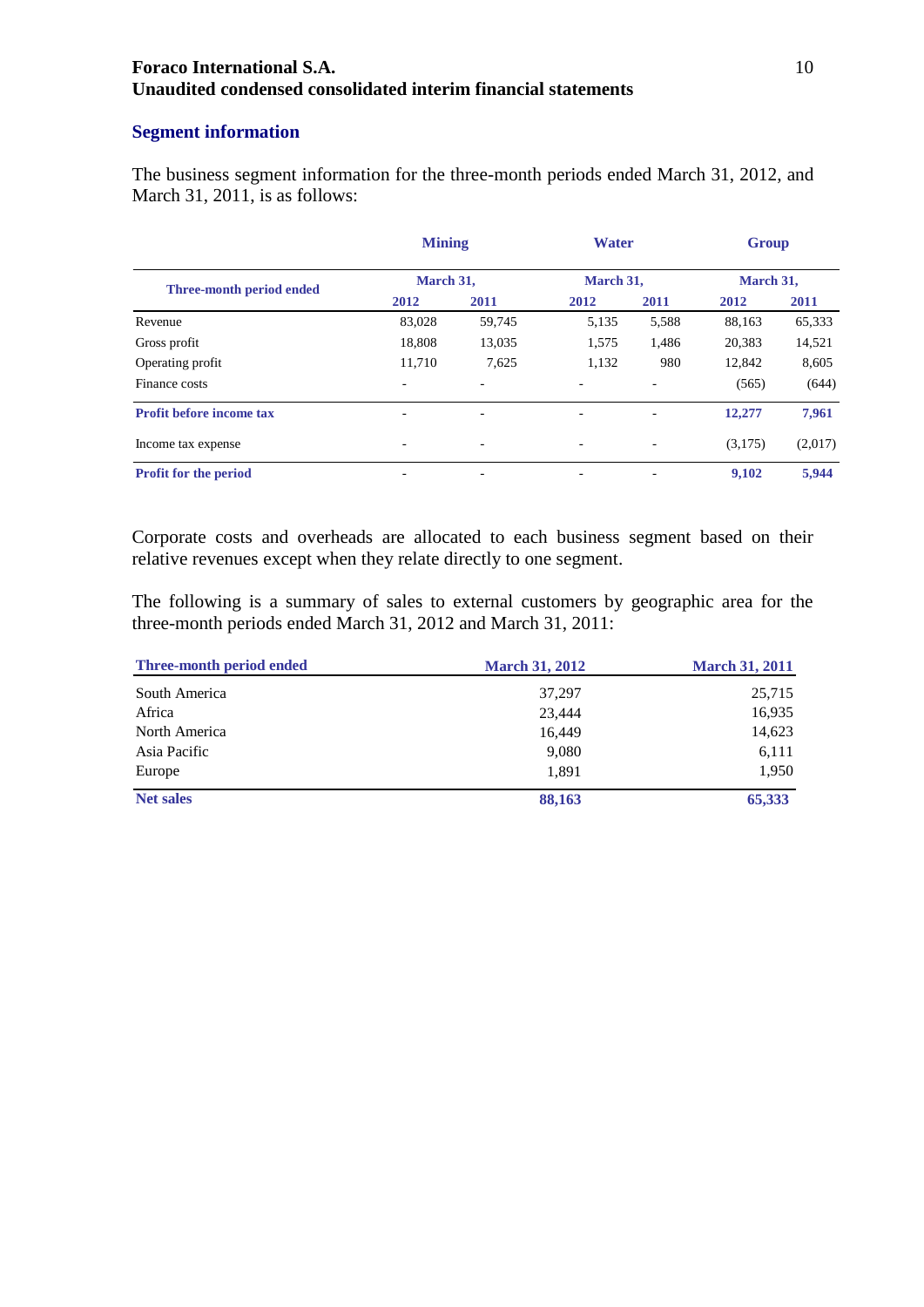## <span id="page-10-0"></span>**Property, plant and equipment**

|                                     | Land $\&$<br><b>Buildings</b> | <b>Drilling</b><br>equipment $\&$<br>tools | <b>Automotive</b><br>equipment | Office furniture &<br>other equipment | <b>Total</b> |
|-------------------------------------|-------------------------------|--------------------------------------------|--------------------------------|---------------------------------------|--------------|
| <b>Year ended December 31, 2011</b> |                               |                                            |                                |                                       |              |
| Opening net book amount             | 3,598                         | 63,465                                     | 10,638                         | 586                                   | 78,289       |
| <b>Additions</b>                    | 2,452                         | 30,656                                     | 12,754                         | 743                                   | 46,605       |
| Exchange differences                | (505)                         | (2,537)                                    | (101)                          | (131)                                 | (3,274)      |
| Disposals or retirements            |                               | (247)                                      | (431)                          | (32)                                  | (710)        |
| Depreciation expense                | (496)                         | (21,000)                                   | (6,523)                        | (391)                                 | (28, 410)    |
| <b>Closing net book value</b>       | 5,049                         | 70,337                                     | 16,337                         | 775                                   | 92,500       |
| Period ended March 31, 2012         |                               |                                            |                                |                                       |              |
| Opening net book amount             | 5,049                         | 70,337                                     | 16,337                         | 775                                   | 92,500       |
| <b>Additions</b>                    | 232                           | 6,157                                      | 1,977                          | 263                                   | 8,629        |
| Exchange differences                | 185                           | 3,376                                      | 809                            | 33                                    | 4,403        |
| Disposals or retirements            |                               | (59)                                       | (20)                           | (2)                                   | (81)         |
| Depreciation expense                | (240)                         | (5,984)                                    | (1,658)                        | (135)                                 | (8,017)      |
| <b>Closing net book value</b>       | 5,226                         | 73,827                                     | 17,445                         | 934                                   | 97,434       |

Property, plant and equipment (PP&E) consists of the following:

The depreciation expense of PP&E and the amortization expense of intangible assets have been charged to the income statement as follows:

| <b>Period ended</b>                          | <b>March 31, 2012</b> | <b>March 31, 2011</b> |
|----------------------------------------------|-----------------------|-----------------------|
| Cost of sales                                | 7.798                 | 6,518                 |
| Selling, general and administrative expenses | 314                   | 88                    |
| <b>Total depreciation and amortization</b>   | 8.112                 | 6,606                 |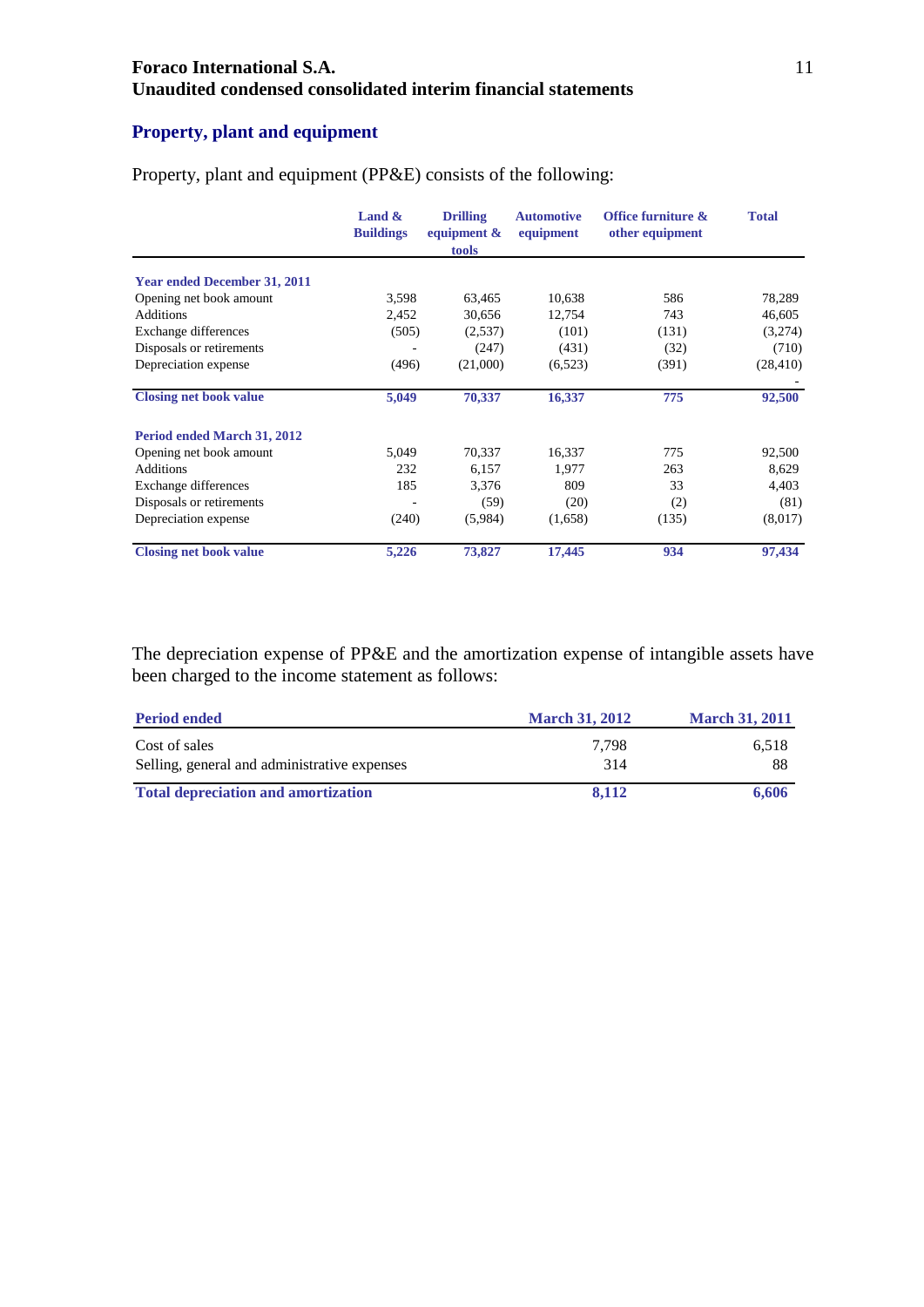#### <span id="page-11-0"></span>**Goodwill**

Goodwill can be analyzed as follows:

| <b>Period ended</b>                 |        | March 31, 2012 December 31, 2011 |
|-------------------------------------|--------|----------------------------------|
| <b>Goodwill at period beginning</b> | 50,629 | 50,667                           |
| Earn-out of Northwest Sequoia       |        | 300                              |
| Exchange differences                | 406    | (338)                            |
| <b>Goodwill at period ended</b>     | 51,035 | 50,629                           |

### *Period ended December 31, 2011*

*Northwest Sequoia Drilling Ltd*

Northwest Sequoia was acquired in September 2008. An earn-out clause stipulated that above a certain ratio of EBITDA to sales, the former shareholders would be entitled to an additional payment. Following the better than expected performance of the company in 2011, the ratio of EBITDA to sales exceeded the threshold. The additional payment amounting to US\$0.3 million has been provided for and recorded against goodwill on the basis that the acquisition took place before the Company first applied IFRS 3 (R) .

#### <span id="page-11-1"></span>**Inventories**

Inventories consist of the following:

| <b>Period ended</b>                                            | <b>March 31, 2012</b> | <b>December 31, 2011</b> |
|----------------------------------------------------------------|-----------------------|--------------------------|
| Spare parts and consumables, gross<br>Less inventory allowance | 45.720                | 40.754                   |
| <b>Inventories</b> , net                                       | 45,720                | 40,754                   |

#### <span id="page-11-2"></span>**Borrowings**

As of March 31, 2012, the maturity of financial debt can be analyzed as follows:

| <b>Maturity</b>                               | <b>Less than</b><br>one year | <b>One to five</b><br><b>vears</b> | Over five<br>vears | <b>Total</b> |
|-----------------------------------------------|------------------------------|------------------------------------|--------------------|--------------|
| Bank overdraft                                | 19,350                       | $\overline{\phantom{a}}$           |                    | 19,350       |
| Assignment of trade receivables with recourse | 13,321                       |                                    | ۰                  | 13,321       |
| Bank financing                                | 3,771                        | 5,905                              |                    | 9,676        |
| Capital lease obligations                     | 9,673                        | 10.247                             |                    | 19,920       |
| <b>Total</b>                                  | 46,115                       | 16,152                             | ۰                  | 62,267       |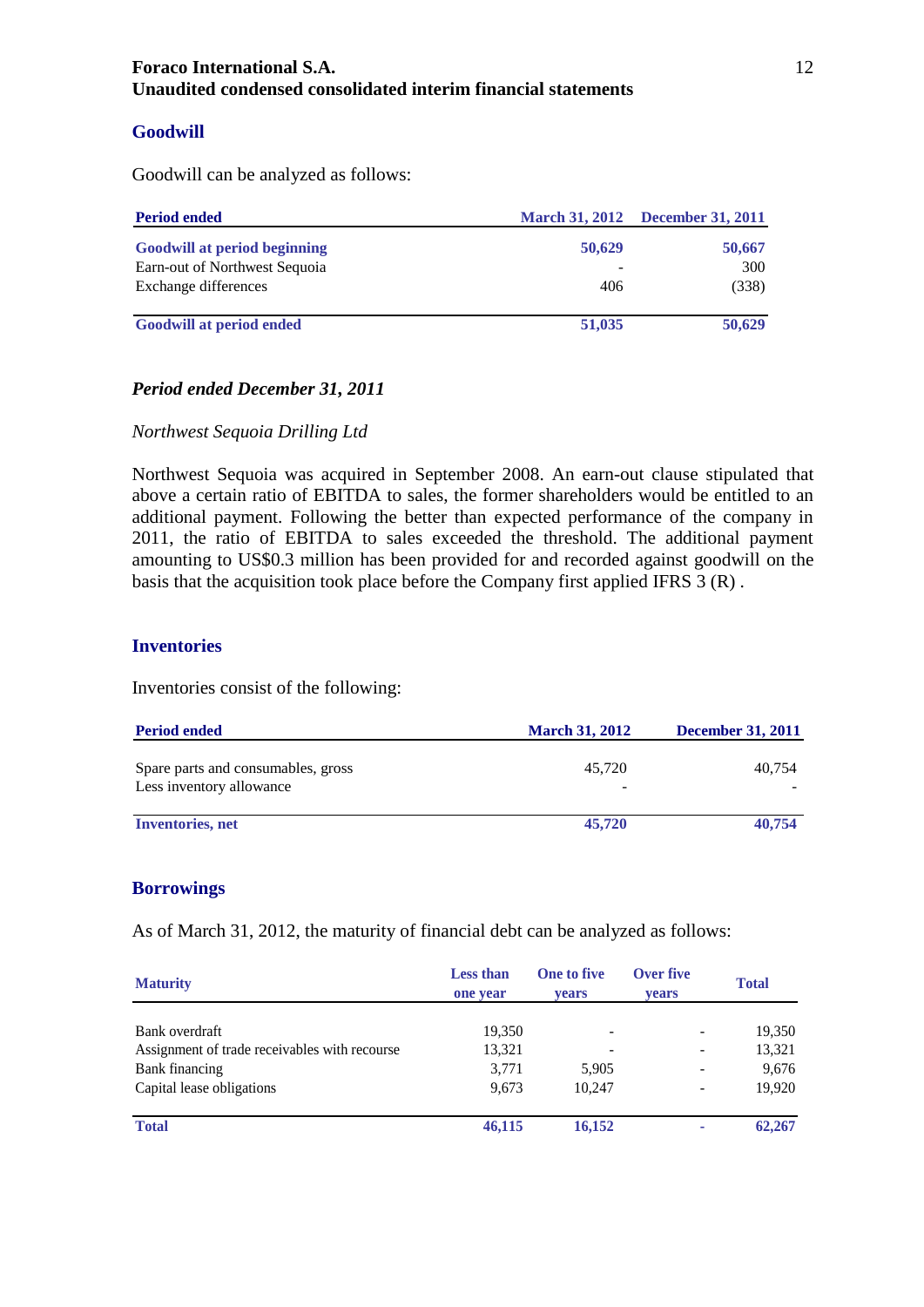Used and unused short-term credit facilities amounted to US\$ 106.9 million as of March 31, 2012. These facilities are granted on a yearly basis and are subject to review at various dates.

Total financial debts as of March 31, 2012, include collateralized borrowings of US\$ 33.2 million:

- Assignment of trade receivables with recourse against the Company for an amount of US\$ 13.3 million is secured by receivables that have been transferred; and
- Capital lease obligations amounting to US\$ 19.9 million are secured by related leased assets.

## <span id="page-12-0"></span>**Derivative financial instruments**

As part of the acquisition of Servitec which took place in April 2012 as described in note 16, the Company entered into a forward contract to hedge against fluctuations in the exchange rate between the Brazilian Real, in which the consideration payable is denominated, and the Euro, the functional currency of Foraco International. The fair value as at March 31, 2012 of this contract, which qualifies as a hedging instrument under IAS 39, was recognized within other comprehensive income (US\$ 967 thousand).

#### <span id="page-12-1"></span>**Provisions**

Provisions comprise the following elements:

|                                          | <b>Pension and</b><br>retirement<br><b>indemnities</b> | <b>Provision</b><br>for tax<br>uncertainty | <b>Other</b><br>provisions | <b>Total</b> |
|------------------------------------------|--------------------------------------------------------|--------------------------------------------|----------------------------|--------------|
| <b>At January 1, 2012</b>                | 395                                                    | 896                                        | 282                        | 1,573        |
| Charged to consolidated income statement |                                                        |                                            |                            |              |
| - Addition to provisions                 | 11                                                     |                                            |                            | 11           |
| - Used amounts reversed                  | (11)                                                   |                                            |                            | (11)         |
| - Unused amouts reversed                 |                                                        |                                            |                            |              |
| - Exchange differences                   | 12                                                     | 27                                         | 8                          | 47           |
| <b>At March 31, 2012</b>                 | 407                                                    | 923                                        | <b>290</b>                 | 1.620        |

The Company operates in various tax jurisdictions and may be subject to tax audits. The Company accounts for provisions for tax uncertainties to reflect management's best estimate of its potential exposure.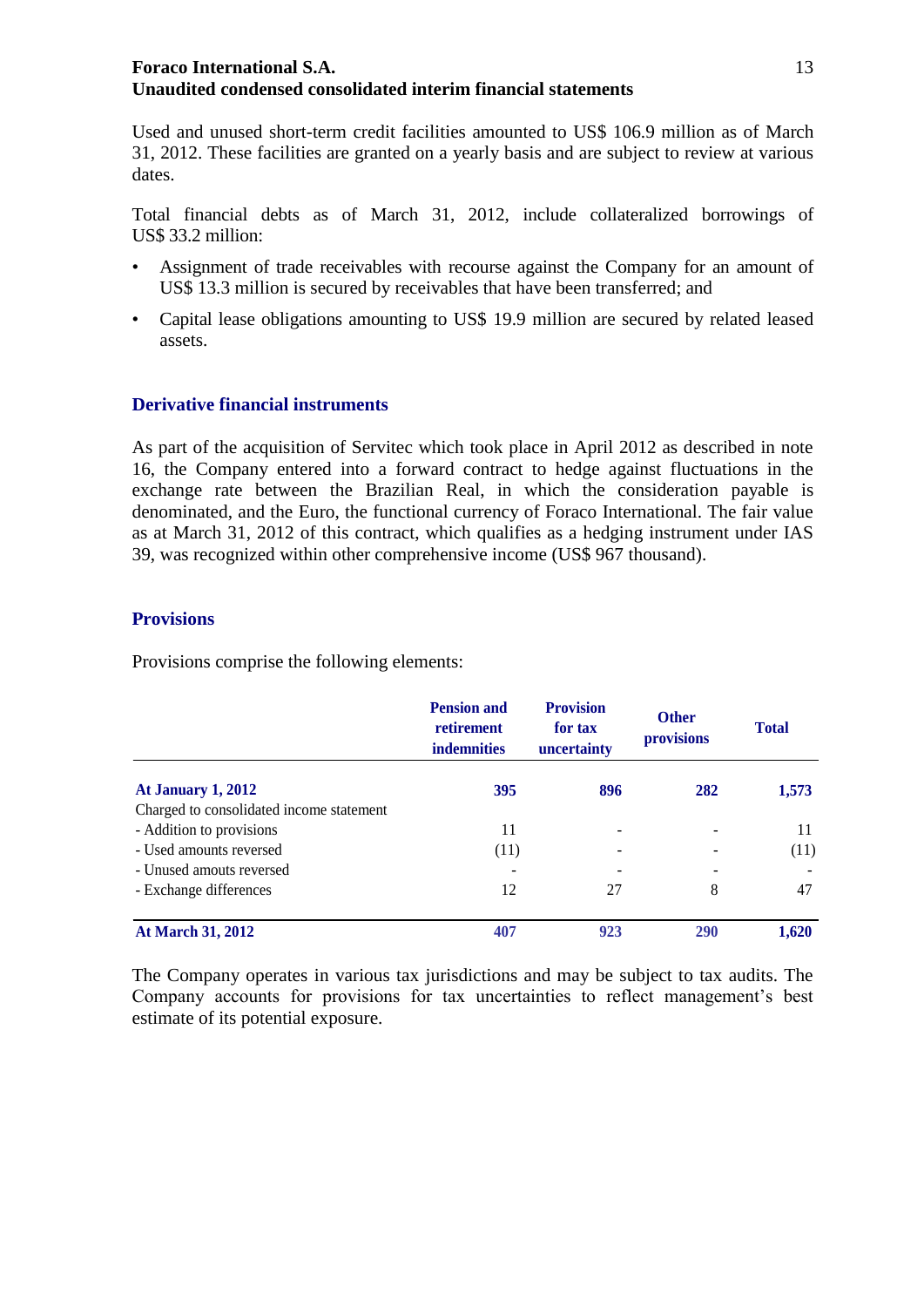#### <span id="page-13-0"></span>**Share capital**

#### **Number of shares outstanding**

As at March 31, 2012, the number of shares issued, including warrants and net of treasury shares, is 77,715,791.

The total common shares and warrants of the Company are distributed as follows:

| Total common shares and warrants issued and<br>outstanding                                                         | 72,959,252  | 4,756,539 | 77,715,791  |
|--------------------------------------------------------------------------------------------------------------------|-------------|-----------|-------------|
| Common shares held by the Company                                                                                  | (1,719,498) |           | (1,719,498) |
| Total shares and warrants issued and outstanding                                                                   | 74,678,750  | 4,756,539 | 79,435,289  |
| Common shares held by the public                                                                                   | 33,608,504  | 4.256.468 | 37,864,972  |
| Commons shares held by the Company                                                                                 | 1,719,498   |           | 1,719,498   |
| Common shares held directly or indirectly by individuals in<br>their capacity as members of the Board of Directors | 1,754,251   | 500,071   | 2,254,322   |
| Common shares held directly or indirectly by principal<br>shareholders                                             | 37.596.497  |           | 37.596.497  |

#### **Treasury shares**

The Company filed a notice on March 11, 2011, in respect of an additional Normal Course Issuer-Bid (NCIB) with the TSX. The Company was entitled to purchase up to 1,000,000 additional common shares. On December 23, 2011, the Company filed a notice to increase the NCIB from 1,000,000 to 1,500,000 shares. As at March 31, 2012, the Company finalized the purchase of these 1,500,000 treasury shares at a total average purchase price of Can\$ 3.44 per share.

As at March 31, 2012, the Company owns 1,719,498 of its own shares (1,271,700 as at December 31, 2011).

#### <span id="page-13-1"></span>**Expenses by nature**

Operating expenses / (income), net by nature are as follows:

|                                                      | Three-month period ended |                       |
|------------------------------------------------------|--------------------------|-----------------------|
|                                                      | <b>March 31, 2012</b>    | <b>March 31, 2011</b> |
|                                                      |                          |                       |
| Depreciation and amortization                        | (8,112)                  | (6,606)               |
| Accruals increases / (reversals)                     |                          | (7)                   |
| Raw materials, consumables used and external charges | (40,940)                 | (28, 239)             |
| Employee benefit expense                             | (25,739)                 | (21,680)              |
| Taxes other than on income                           | (509)                    | (384)                 |
| Other operating expenses (profit), net               | (21)                     | 188                   |
| <b>Total operating expenses</b>                      | (75,321)                 | (56, 728)             |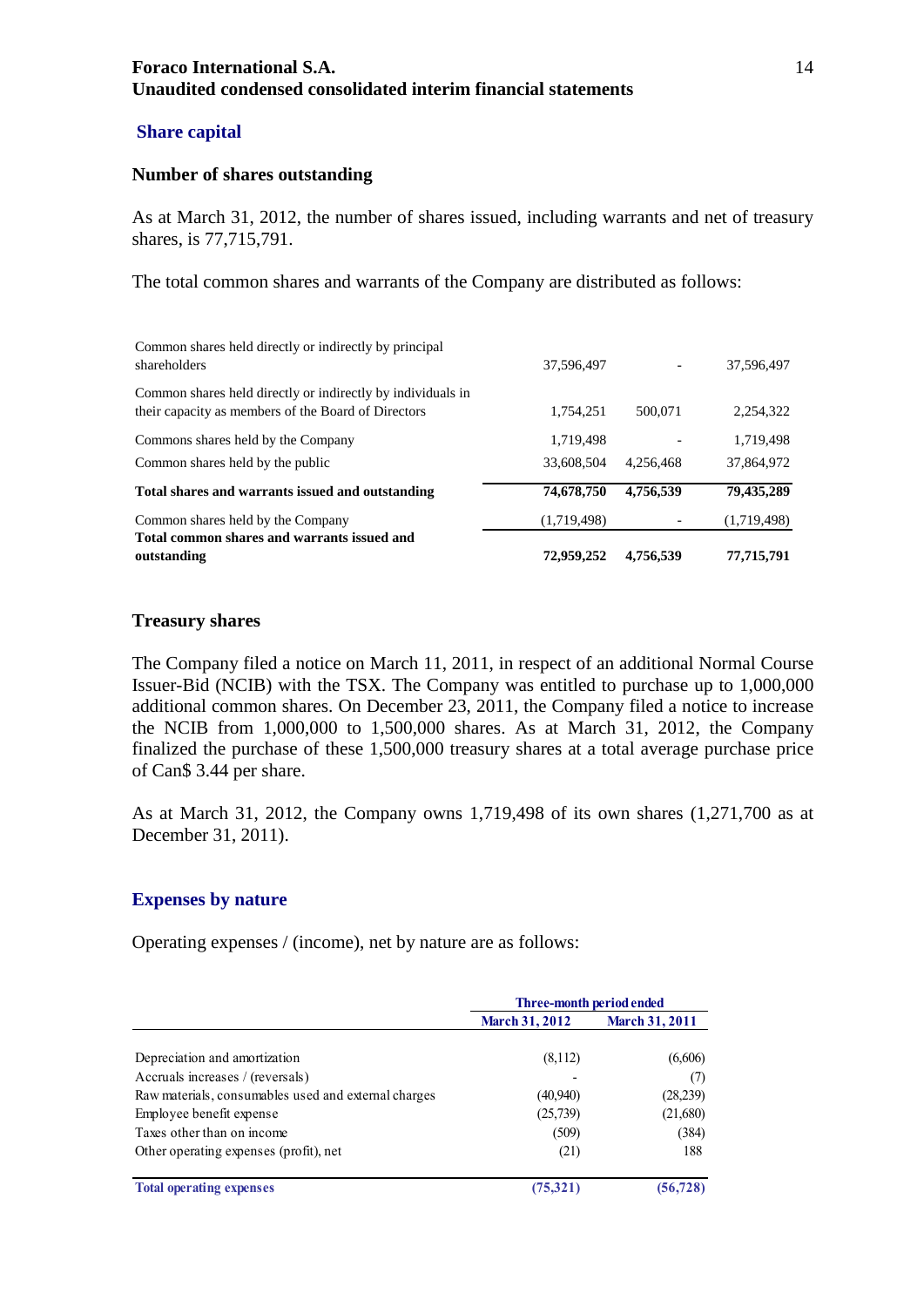Share-based compensation expenses recognized within Employee benefit expense for the period ended March 31, 2012 amounts to US\$ 383 thousand (US\$ 245 thousand in 2011).

#### <span id="page-14-0"></span>**Commitments and contingencies**

The guarantees given are as follows:

| <b>Period ended</b>                                      | <b>March 31, 2012</b> | <b>December 31, 2011</b> |  |
|----------------------------------------------------------|-----------------------|--------------------------|--|
| Bid bonds                                                | 12                    | 197                      |  |
| Advance payment guarantees and performance<br>guarantees | 10.264                | 13,364                   |  |
| Retention guarantees<br>Financial guarantees             | 1,729<br>2,851        | 2,805<br>2,785           |  |
| <b>Total</b>                                             | 14,856                | 19,151                   |  |

Generally, the Company is subject to legal proceedings, claims and legal actions arising in the ordinary course of business. The Company's Management does not expect that the ultimate costs to resolve these matters will have a material adverse effect on the Company's consolidated financial position, results of operations or cash flows.

#### <span id="page-14-1"></span>**Related-party transactions**

During 2011, the Company entered into a drilling contract with a company of which one of Foraco's Board members is a Director. This transaction was negotiated independently from the related party and represented US\$ 520 thousand revenue for the three-month period ended March 31, 2011 (nil for 2012).

The Company accounted for certain related party transactions including lease rentals amounting to US\$ 79 thousand for the three-month period ended March 31, 2012 (US\$ 83 thousand for the three-month period ended March 31, 2011).

Key Management compensation for the three-month period ended March 31, 2012 amounted to US\$ 266 thousand (US\$ 244 thousand for the three-month period ended March 31, 2011).

#### <span id="page-14-2"></span>**Earnings per share calculation**

For the three month period ended March 31, 2012, the weighted basic average number of shares was 77,873,452 (78,576,753 in 2011) and the weighted diluted average number of shares was 78,779,189 (79,559,488 in 2011).